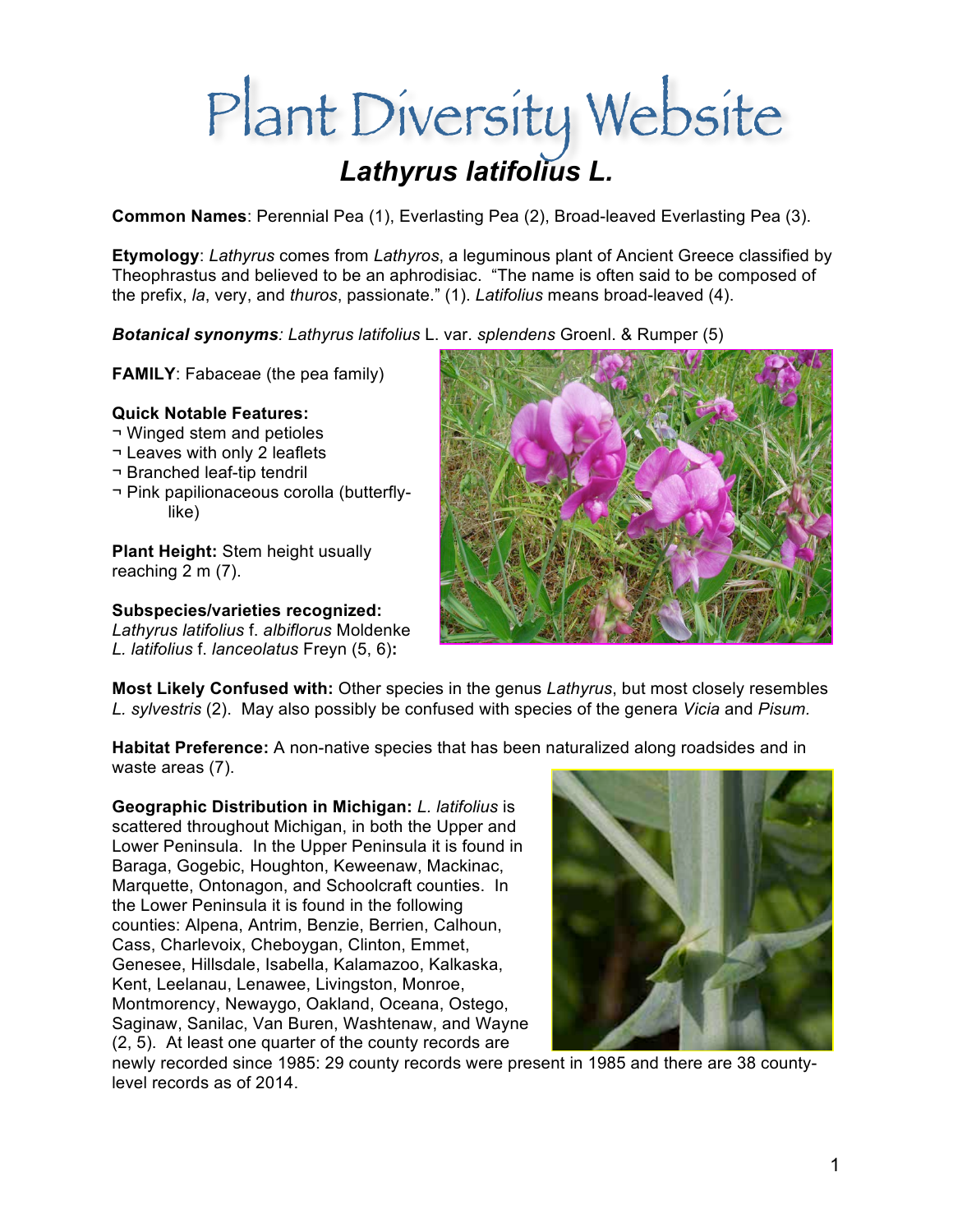**Known Elevational Distribution:** Recorded in Utah at elevations between 1,360 and 1,690m (8). It is also recorded in California at elevations generally below 2000m (9).

**Complete Geographic Distribution:** Native to Europe and North Africa, *L. latifolius* escaped from cultivation in the United States, and has been naturalized in every state except Alaska, Florida, and North Dakota (2, 5).

**Vegetative Plant Description:** An herbaceous perennial with stems and petioles that appear to be folded longitudinally. The stems and petioles are actually flanked on two sides by broad wings, 5-10 mm wide. At the base of the petiole are two leafy stipules with basal lobes, 3-5mm long. The glabrous leaves are composed of two leaflets that point upward, each with 3-5 veins originating at the base. The leaflets are lanceolate, elliptic, or oblong, 4-9 cm long and 1-3cm wide (7, 10, pers. obs.). The roots are a taproot plus rhizomes.

**Climbing Mechanism**: The species climbs using branched leaf-tip tendrils that emerge from between the two leaflets (7). These tendrils are modified leaflets, most likely.

**Flower Description:** Inflorescences are axillary racemes consisting of 4-14 odorless, purplish-pink or white flowers. The peduncles are generally long, from 10-20cm. The pedicels are also relatively long, 8-15mm, and bear the glabrous green, bell-shaped calyx. The lobes of the calyx are unequal, varying from 5-6mm, and have acuminate or acute tips. The corolla is papilionaceous (*papilio* is Latin for butterfly) - a bilaterally symmetrical structure composed of a broadly erect banner petal, and a lower keel enclosed by two wing petals. The lower keel is composed of two petals that are fused together, enclosing 10 stamens. The stamens are fused



into two groups (diadelphous) – 9 stamens in one group and one stamen free. The pistil consists of a single style and stigma, and a superior ovary. The style is compressed and pubescent, and the ovary is 1-locular (7, 9, 10, 11, 12, 13, 14).

**Flowering Time:** In the southeastern United States, *L. latifolius* blooms from May to September. In the northeastern United States, *L. latifolius* blooms from June to August (7, 10).



**Pollinator:** "A diverse group of insects visit the flowers to obtain nectar, but the flowers are effectively pollinated only by pollen-collecting bumblebees, which must force the keel petals open to contact the stamens" (16).

**Fruit Type and Description:** The fruit of *L. latifolius* is a 10-25 seeded flat, dehiscent legume: a pea-pod that opens on both sides. The legume is glabrous, 6-10cm long and 7-10mm wide (1, 7, 10). The fruit opens as the dried carpel walls twist.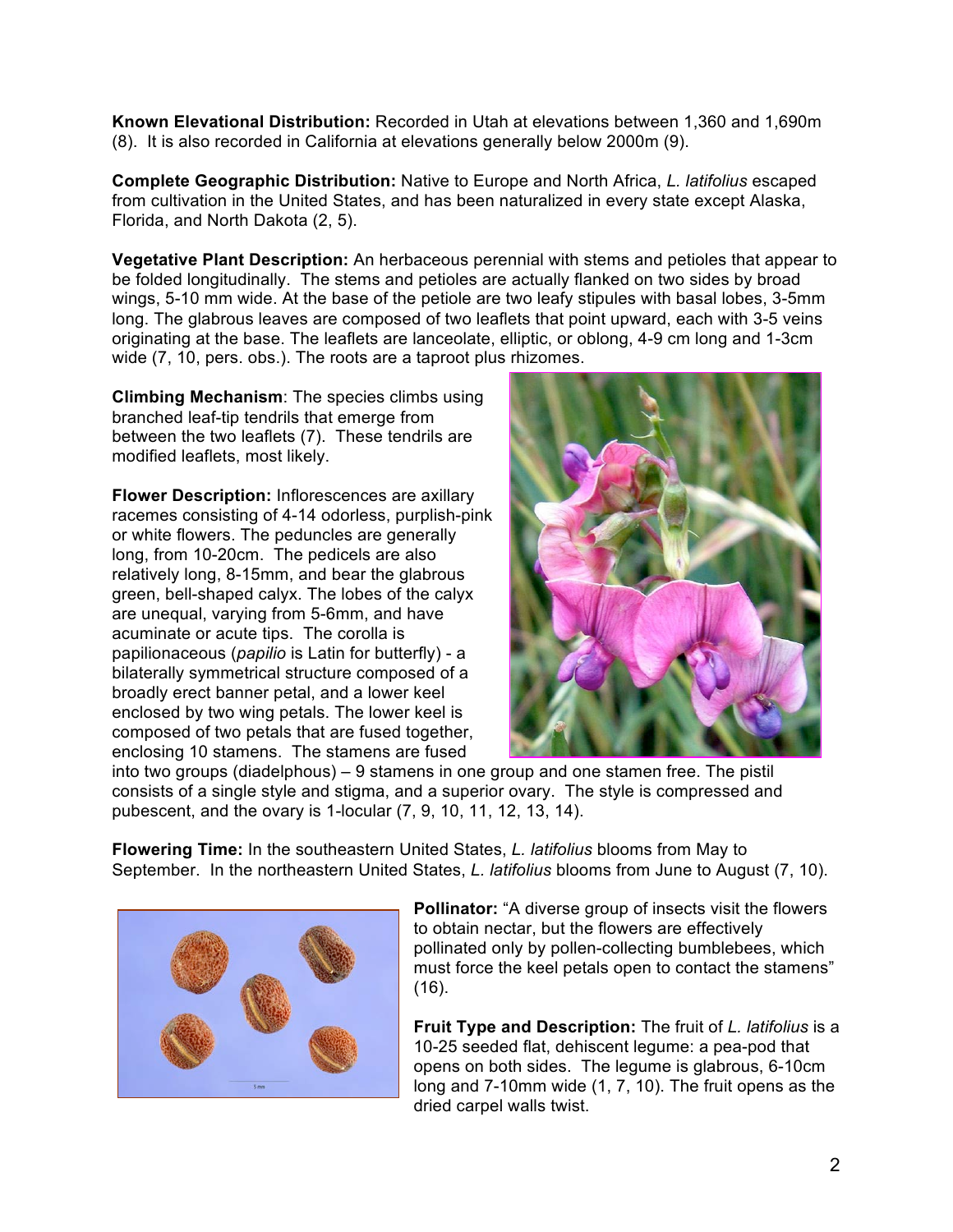**Seed Description:** Seeds are dark in color, 3-5mm in diameter, spherical to tuberculate to oblong, smooth or dimpled (1, 11, pers.obs.).

**Dispersal Syndrome:** Fruits dehisce violently, scattering the seed contents. Seeds do not exhibit any specialized means of dispersal such as wings or hairs, but appear to roll away from their source populations, establishing themselves not too far downhill from a cultivated population. In addition to sexual reproduction, *L. latifolius* also invests in vegetative reproduction by rhizomes and stolons (11, 15, 16).

**Distinguished by**: *L. japonicus, L. ochrolucus, L. venosus,* and *L. palustris* are distinguishable from *L. latifolius* by having 4-12 leaflets instead of only 2. *L. pratensis* and *L. tuberosus* do not have winged stems and petioles. *L. odoratus* and *L. hirsutus* have a pubescent fruit, whereas *L. latifolius* has a glabrous fruit. *L. sylvestris* is very similar to *L. latifolius*, but can be distinguished by its smaller flower and having only 3-6 flowers per inflorescence (1, 2, 15). *Lathyrus* species can all be distinguished from *Pisum* because *Pisum* bears very large stipules that are larger than the basal leaflets. *L. latifolius* can be distinguished from *Vicia* species because *L. latifolius* has only two leaflets.

**Other members of the family in Michigan:** *Amorpha* (2), *Amphicarpaea* (1), *Anthyllis* (1), *Apios* (1), *Astragalus* (3), *Baptisia* (4), *Caragana* (1), *Cercis* (1), *Chamaecrista* (2), *Cladrasis* (1), *Colutea* (1), *Crotalaria* (1), *Cytisus* (1), *Dalea* (1), *Desmodium* (12), *Genista* (1), *Gleditsia* (1), *Glycine* (1), *Gymnocladus* (1), *Hedysarum* (1), *Kummerowia* (1), *Lathyrus* (9), *Lespedeza* (13), *Lotus* (1), *Lupinus* (2), *Melilotus* (2), *Mimosa* (1), *Orbexilum* (1), *Phaseolus* (2), *Pisum* (1), *Pueraria* (1), *Robinia* (3), *Securigera* (1), *Senna* (1), *Strophostyles* (1), *Tephrosia* (1), *Trifolium*  (9), *Vicia* (8), *Vigna* (1), *Wisteria* (1) (2, 5).

**Ethnobotanical Uses:** The seeds of *L. latifolius* are poisonous to mammals. Lathyrism is a neurological disease caused by eating the seeds of certain species within the genus *Lathyrus* genus (6, 13). "*Lathyrus latifolius* was found to be highly toxic, causing convulsions and death. Symptoms appear when the seeds become a major part of the animal's diet, typically greater than 25 percent for a period of days or weeds. The seeds cause paralysis, skeletal deformity, birth defects, and, if the diet remains unaltered, death" (11,13).

**Phylogenetic Information**: Fabaceae belongs to the order Fabales, which is closely related to Fagales, Cucurbitales, and Rosales within the clade, Eurosids I. Within Fabaceae, *L. latifolius* belongs to the subfamily, Faboideae (also known as Papilionoideae). Members of this subfamily are characterized by the papilionaceous flowers. *L. latifolius* is included in the Fabaceous tribe Fabeae (also known as Vicieae and thus close to the genus Vicia) (6, 12).

#### **Interesting Quotation or Other Interesting Factoid not inserted above**

"Members of the genus *Lathyrus* have caused many cases of illness and death in humans and livestock over the centuries in Europe, Russia, India, and northern Africa. Livestock become poisoned when the seeds mature on forage vines and become a significant part of the animals diet. Human poisoning from *L. sativus* rarely found wild in the US has occurred during times of drought and famine when people have relied on the seeds as a major food source" (13). Seeds reportedly have a neuroactive amino acid which should be avoided (17)

## **Literature and websites used:**

1. Fernald, M.L. 1970. *Gray's Manual of Botany, 8th edition.* New York, New York: America Book Company.